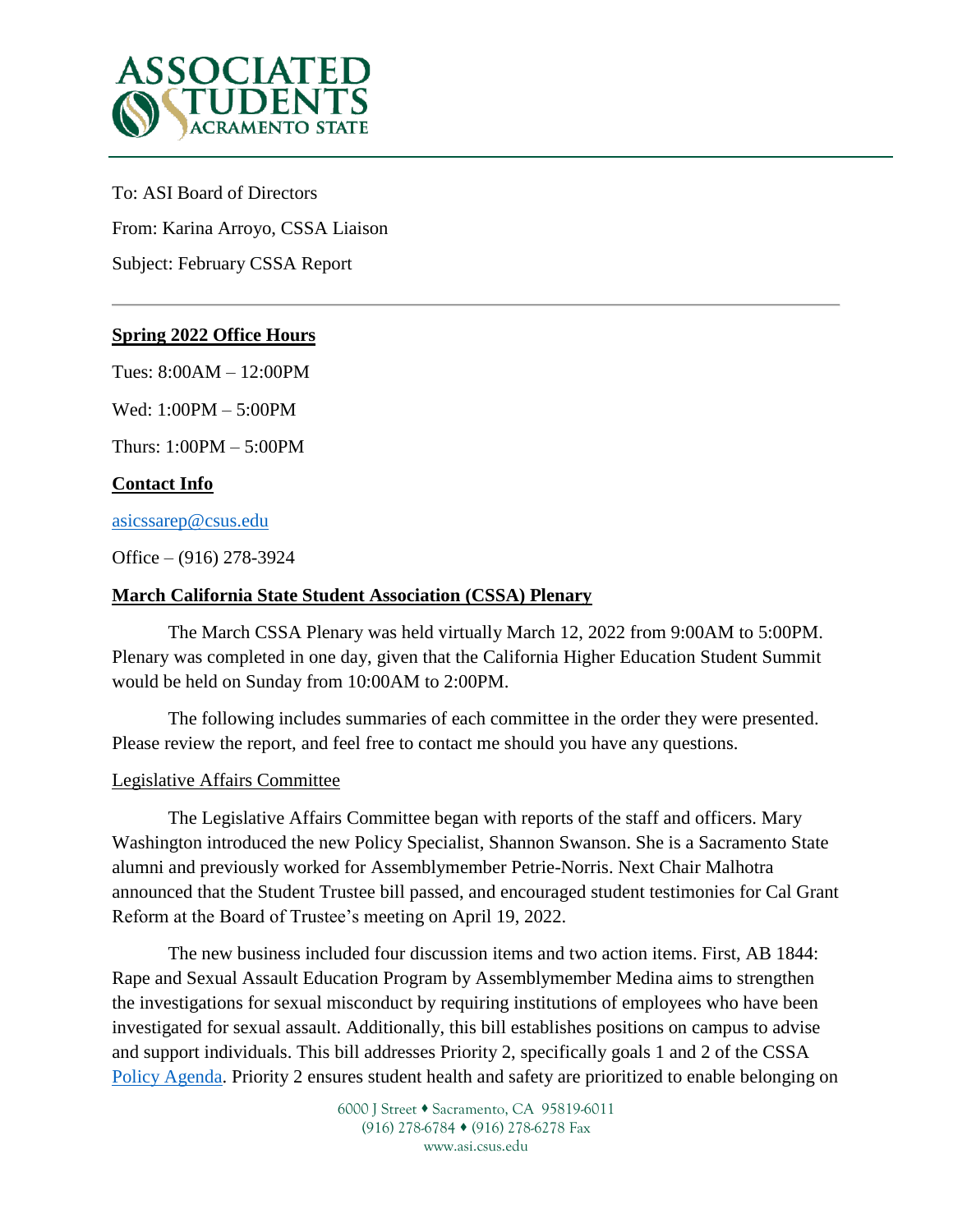

campus. Vice Chair Samaniego began the discussion by asking how this new position on campus would differ from the positions that exist currently. Feedback collected will be brought back to the author's office and discussed further at the next meeting.

Next, AB 2683: Sexual Violence and Harassment Training and Resources would require annual sexual harassment training. While some campuses, like Sacramento State, already require training for students. This bill would aim to provide consistency across campuses. The Vice Chair once again asked how these trainings would be different than those that are currently required. Given the recent issue at the Chancellors Office, members suggested that there be more guidance for administrators and faculty. This feedback will be brought back to the author's office and addressed at the next meeting.

Third discussion item was AB 2815: Vote by Mail Ballot Drop-off Locations authored by Assemblymember Berman would require the county to provide a mail ballot drop-off location on the main campus of each CSU, upon request of UC campuses, and at certain community colleges (CCC). This bill supports Priority 3's goal by encouraging civic engagement. Fourth was SB 886: California Environmental Quality Act Exemption (CEQA) for Public Universities Housing Program aims to streamline necessary housing projects by qualifying projects that are on UC, CSU, or CCC campuses.

Lastly, the Committee voted to support AB 1655: State Holiday Juneteenth and SB 641: Cal Fresh for College Students Act.

### Finance Committee

The Finance Committee presented an information item regarding the March 2022 Financial Statement and discussed the 2022-2023 Budget Overview. Next month, the committee will present the draft budget with edits received at this meeting with hopes approve next year's budget by May. The presentation included determining expenditures from the priorities, historical trends, and accounting for inflation, operating costs, and supporting structures like the main offices.

### Internal Affairs Committees

The Internal Affairs Committee had a robust conversation about the proposed changes to the Constitution. The first item of business was the Scholarship policy which was ultimately moved to a separate special meeting as there were issues of legality and fiscal impact that could not be addressed within the allotted time. According to the CSSA Constitution, all Executive Officers receive a scholarship to pay for tuition, fees, books, and living expenses. Should the

> 6000 J Street • Sacramento, CA 95819-6011 (916) 278-6784 (916) 278-6278 Fax www.asi.csus.edu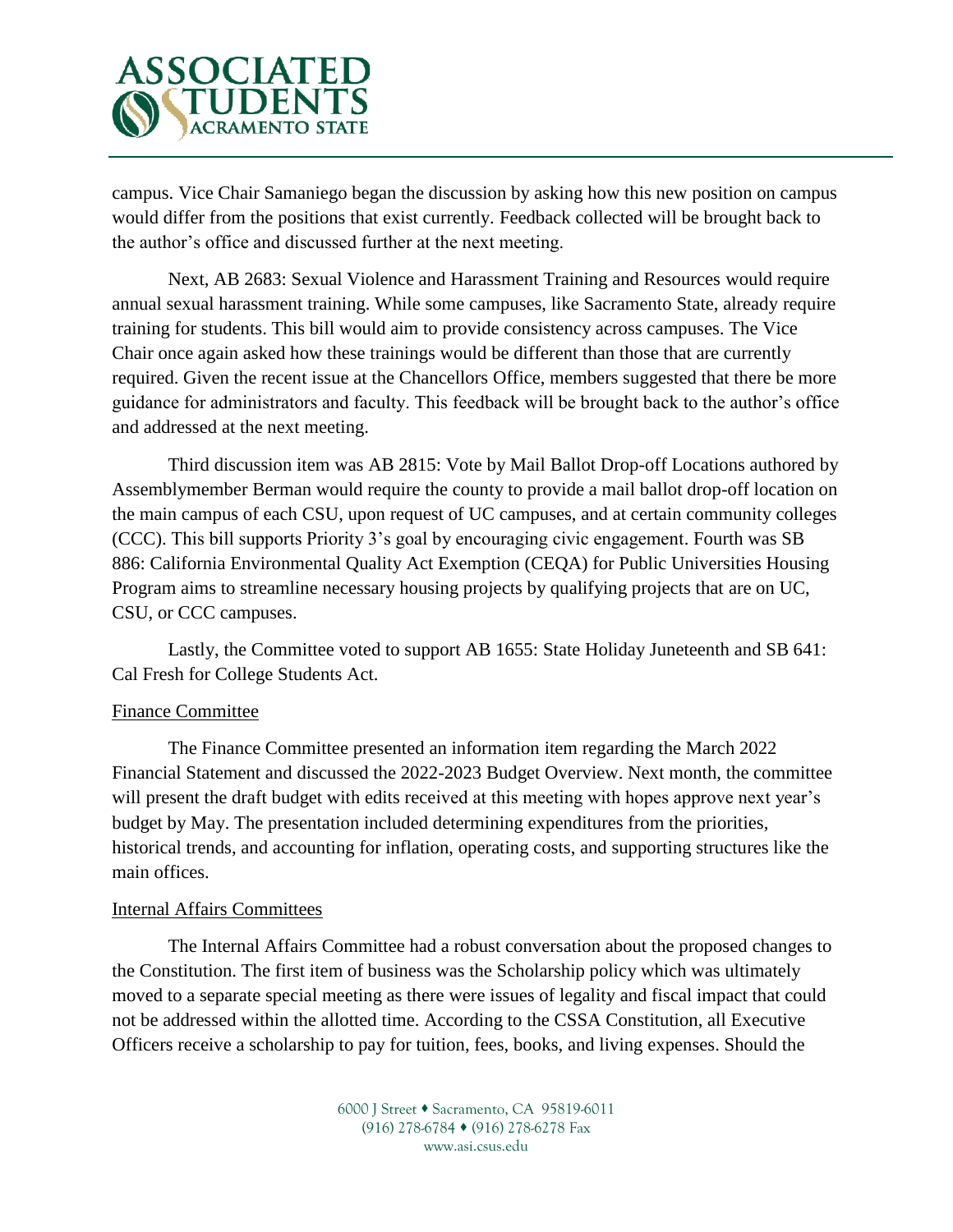

executive officers have to step down for any reason, language discussing the scholarship monies does not exist.

Next, the Elected Officer Review Policy and Constitution Article IX Special Officer discussion items were a point of contention given that executive officers and members disagreed on several issues regarding the Special Officer positions. There are two Special Officer Positions: Social Justice & Equity and a Sustainability Special Officer. Some believed that the positions should be removed given that the work is unpaid and exists within the role of Executive Officers. Others believe that the work done by these positions helps alleviate the work load of multiple other advocacy tasks assigned to Executive Officers. Ultimately, the committee decided that the positions should be moved to the responsibility of Regional positions as those are equally distributed.

### Systemwide Affairs Committee

The Systemwide Affairs Committee convened right after lunch and we had two discussion items. The first was the March 2022 CSU Board of Trustee report. The Committee on Education Policy have been working on removing one Physical and Biological Science class in favor of adding one ethnic's course to the requirement in the [Intersegmental General Education](https://www.calstate.edu/apply/transfer/Pages/upper-division-transfer.aspx#:~:text=The%20IGETC%20pattern%20requires%20completion,C%2D%20is%20not%20allowed).)  [Transfer Curriculum \(IGETC\).](https://www.calstate.edu/apply/transfer/Pages/upper-division-transfer.aspx#:~:text=The%20IGETC%20pattern%20requires%20completion,C%2D%20is%20not%20allowed).) The Committee had one action item to propose policy revisions based on the progress on the [CSU sustainability goals.](https://www.calstate.edu/impact-of-the-csu/sustainability) Sacramento State has published their own sustainability dashboard and the most recent 2019-2020 Sustainability Report [here.](https://www.csus.edu/experience/innovation-creativity/sustainability/) They aim to add a section for scope 3 emissions that take into account student's transportation emissions. Member Raynes provided an update regarding Title IX. The Board of Trustees is launching an investigation at CSU Fresno and assessing other campuses on the effectiveness of reporting to Title IX offices. Next, the interim Chancellor search is currently interviewing candidates. Member Linares requested feedback from the committee regarding desirable criteria for future Chancellor. The Committee in charge of the search hired an independent search firm who has provided a list of potential names and both Member Raynes and Linares hope to interview all candidates being considered.

Lastly, the Chair Ruelas shared a report 2021-22 CSSA Policy Agenda Implementation. Some of these priorities include: California State University Connectivity Contributing to Equity and Student Success [\(CSUCCESS\)](https://www.calstate.edu/impact-of-the-csu/student-success/CSUCCESS), support structure for student basic needs, Menstrual Equity for All Act implementation, Student transfer Achievement Reform Act, COVID-19 policies and repopulation efforts, Financial Aid reform, and discontinuing standard testing for undergraduate admissions. The report detailed the goals for each priority, provided updates, and information regarding next steps. The Systemwide Affairs Items in Review include: Title IX efforts, support for Former Foster youth, Student Fees and highlighted the importance of shared governance.

> 6000 J Street • Sacramento, CA 95819-6011 (916) 278-6784 (916) 278-6278 Fax www.asi.csus.edu